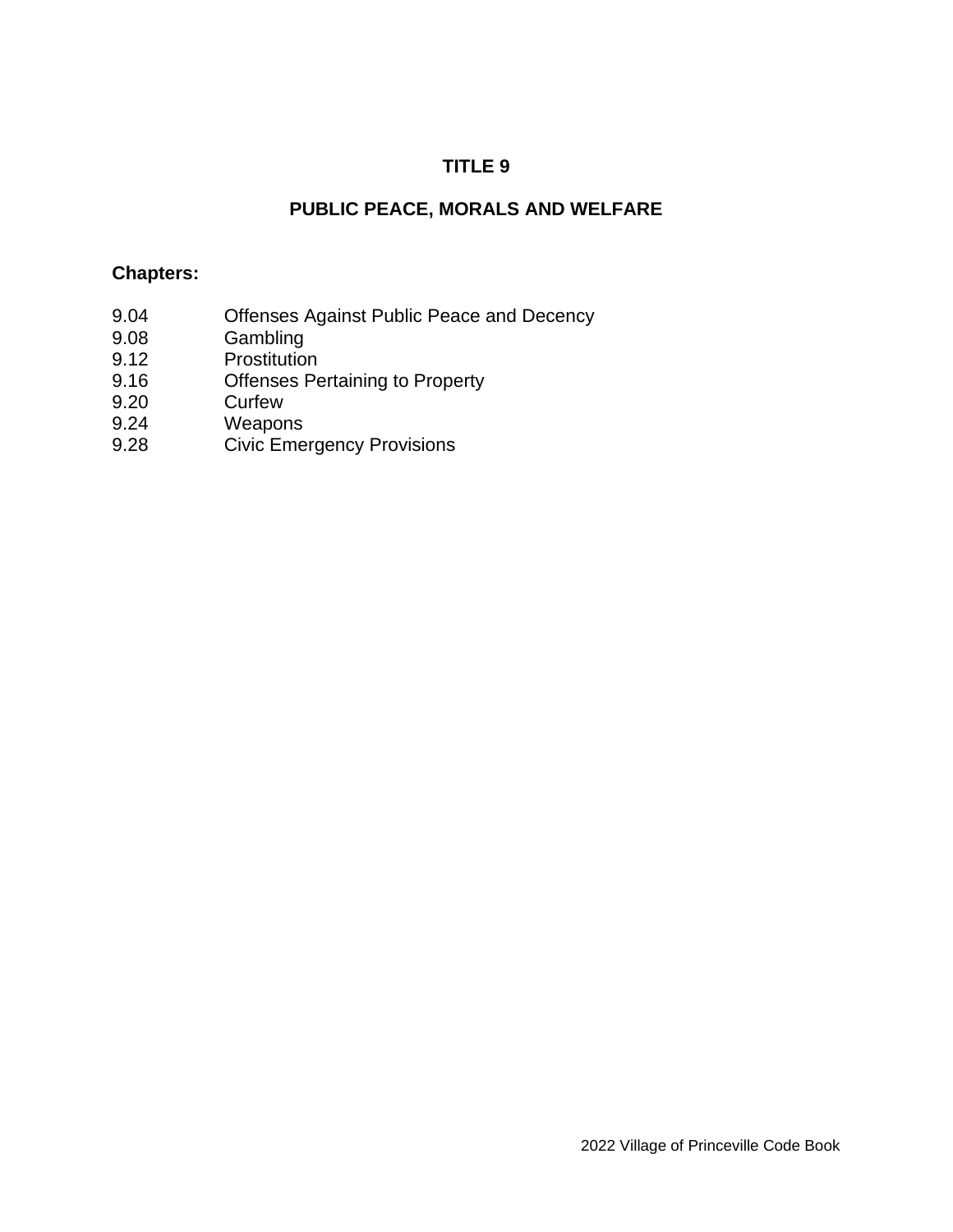### **Offenses Against Public Peace and Decency**

### **Sections:**

- 9.04.010 False Alarm Unlawful
- 9.04.020 Disorderly Conduct
- 9.04.030 Assault, Battery or Fighting
- 9.04.040 Unlawful Assemblies
- 9.04.050 Disturbing Assemblages
- 9.04.060 Obscene Publications
- 9.04.070 Consumption and Possession of Alcoholic Liquor
- 9.04.080 Loitering
- 9.04.090 Nuisance and Noise

**§9.04.010 False Alarm Unlawful.** It is unlawful for any person to knowingly start or spread any false alarm in the Village.

**§9.04.020 Disorderly Conduct.** It is unlawful to knowingly do any act in such unreasonable manner as to alarm or disturb another and to provoke a breach of the peace.

**§9.04.030 Assault, Battery or Fighting.** It is unlawful for any person to commit any assault or battery or to fight in any public place in the Village.

**§9.04.040 Unlawful Assemblies.** The following conduct is unlawful:

- A. The assembly of two (2) or more persons to do an unlawful act; or
- B. The assembly of two (2) or more persons, without authority of law, for the purpose of doing violence to the person or property of anyone supposed to have been guilty of a violation of the law, or for the purpose of exercising correctional powers or regulative powers over any person by violence.

**§9.04.050 Disturbing Assemblages.** It is unlawful for any person to disturb any lawful assemblage or gathering in the Village.

### **§9.04.060 Obscene Publications.**

A. It is unlawful to sell or offer for sale, or to circulate, pass from one person to another or expose in any public place or anywhere in view of a store or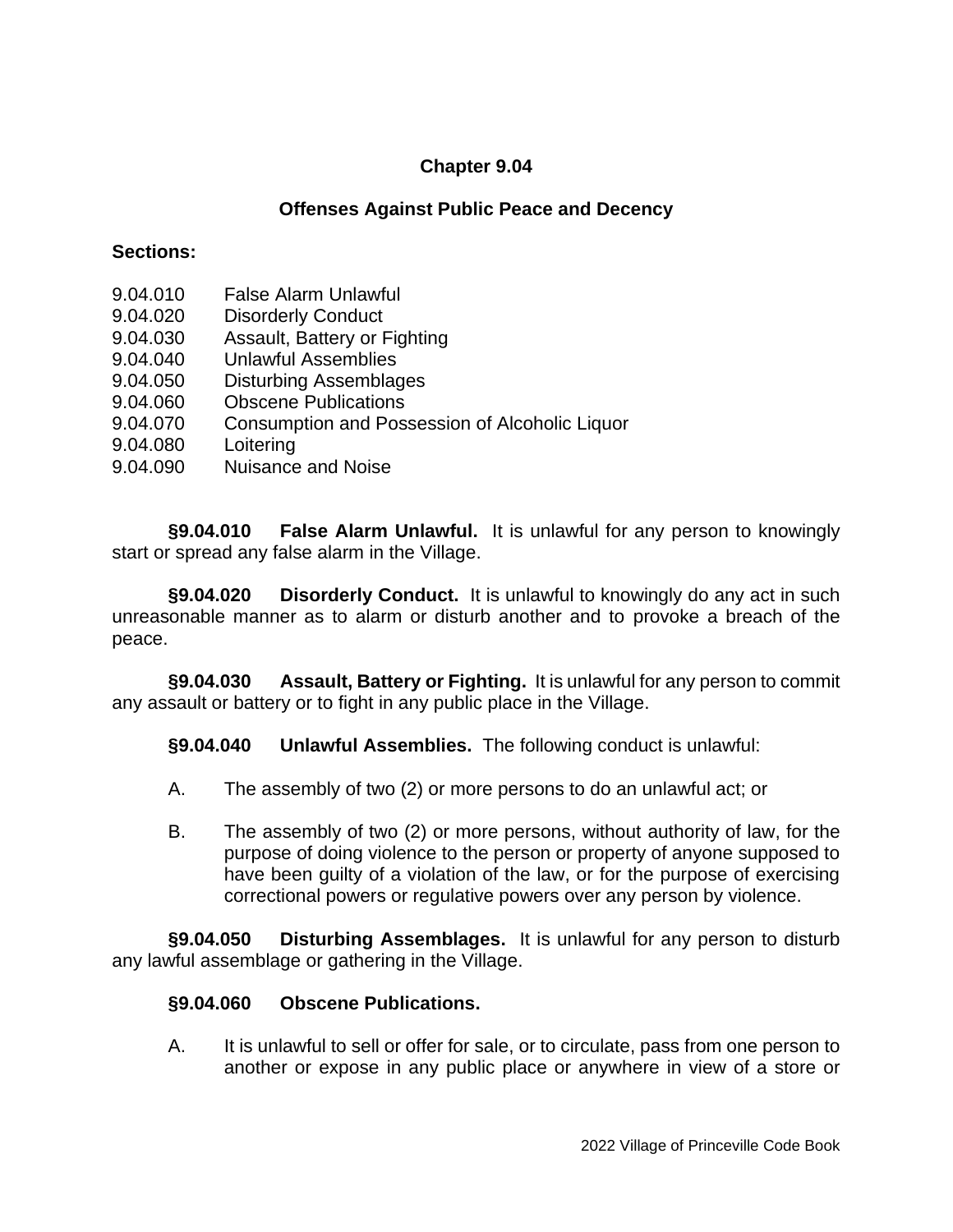place frequented by the public, any obscene publications, printed or written matter or picture or other representation.

B. It is unlawful to keep any such publication, printed or written matter, picture or other representation in any place frequented by, or where it may come into the possession of minors, or to disclose or expose any such material to a minor.

**§9.04.070 Consumption and Possession of Alcoholic Liquor.** It is unlawful to consume alcoholic liquor or to possess alcoholic liquor in an unsealed or previously opened container within or on any municipal building, municipality owned real estate, public park or any public right-of-way within the Village.

**§9.04.080 Loitering.** It is unlawful for any person to obstruct or encumber any sidewalk, street or other public place or any vacant area within the municipality by loitering or lounging in or about the same after being requested to move on by a Village officer or official.

**§9.04.090 Nuisance and Noise.** The creating of any unreasonably loud, disturbing, and unnecessary noise within the limits of the Village is unlawful. The following acts are declared to be loud, disturbing, and unnecessary noises in violation of this Section, but this enumeration shall not be deemed to be exclusive:

- A. Musical Instruments Generally. The use or performance with any hand organ or other musical instrument or device for pay or in expectation of payment in any of the streets or public places in the Village.
- B. Sound Amplification Devices. The use or operation of any radio receiving unit, musical instrument, phonograph, compact disc player, loudspeaker, sound amplification device, or other machine or device for the production or reproduction of sound in such a manner as to disturb the peace, quiet, and comfort of Village residents or neighboring inhabitants at any time with louder volume than necessary for convenient hearing for a person who is in the room, vehicle, or chamber in which such machine or device is operated, and who is a voluntary listener thereto. The operation of any such set, instrument, phonograph, loud speaker, machine, or device in such a manner as to be plainly audible at a distance of fifty (50) feet from the building, structure, or vehicle in which it is located.
- C. Sound Advertising Devices.
	- 1. The making or causing, or the permitting or allowing to be made, any noise of any kind, by means of radio, musical instrument, phonograph, compact disc player, loud speaker, sound amplifier, or other machine or device for the producing or reproducing of sound,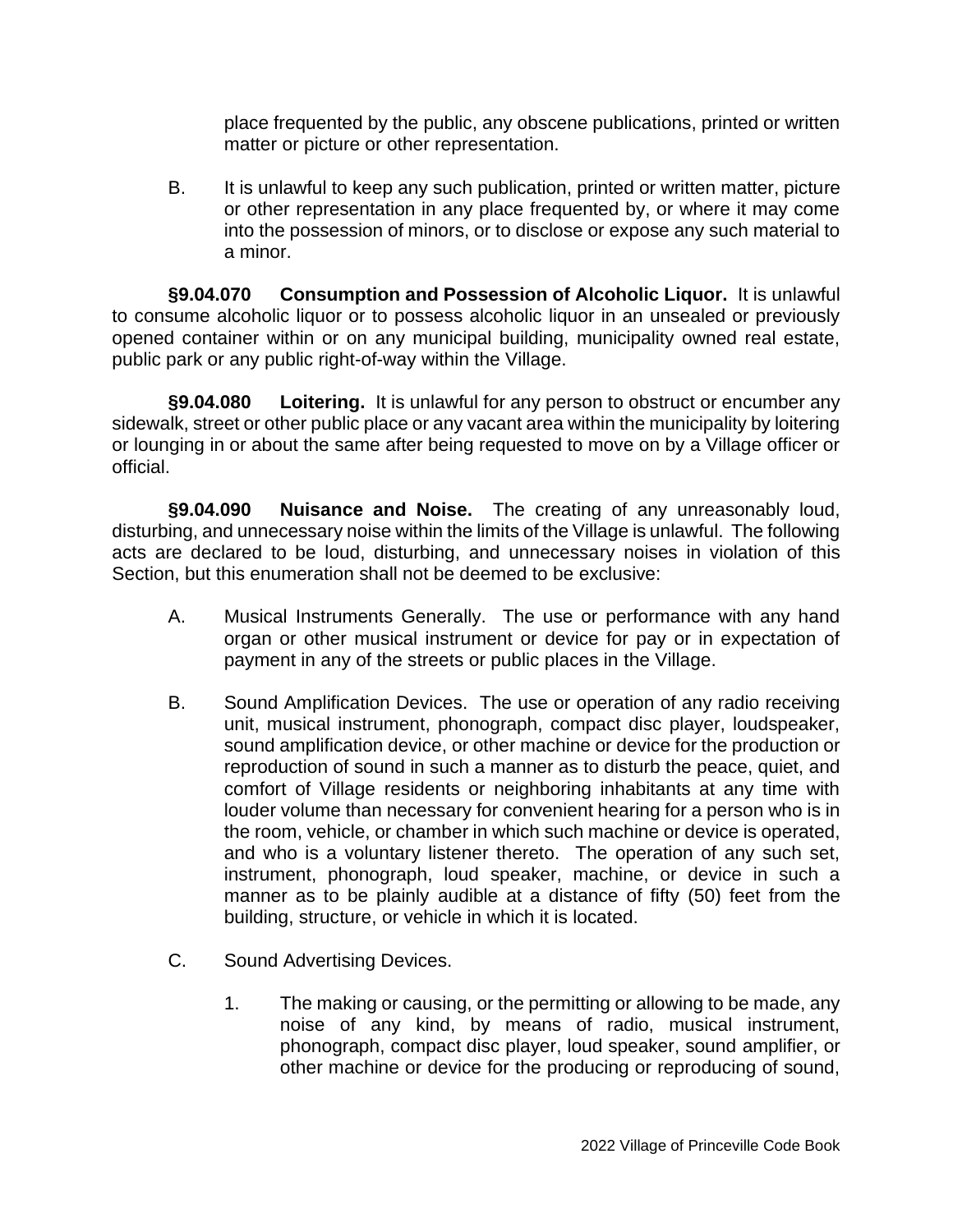for the purpose of commercial advertising or attracting the attention of the public to any building or structure.

- 2. The operation of any motor vehicle having mounted thereon or attached thereto any machine or device for the amplification of the human voice, music, or any other sound for commercial sound advertising purposes in the Village with such sound-amplifying equipment in operation.
- D. In-Air Sound Amplifying Equipment, Devices. The operation of any contrivance now known or hereafter invented, used, or designated for navigation or for flight in the air, having attached thereto or emitted therefrom any machine or device for the amplification of music, the human voice, or any other noise or sound, with such machine or device in operation.
- E. Horns or Signaling Devices on Vehicles. The blowing of any horn or signaling device on any automobile, motorcycle, bus, truck, or other vehicle on any street or public place of the Village, except as a danger warning; the creation by means of any such signaling device of any unreasonably loud or harsh sound; the sounding of any such signaling device for an unnecessary and unreasonable period of time; the use of any such signaling device except one operated by hand or electricity; the use of any such signaling device when traffic is for any reason held up; or the use of any horn, whistle, or other device operated by engine exhaust.
- F. Engine Exhaust, Discharge/Operation of a Motor Vehicle.
	- 1. The discharge into the open air of the exhaust of any stationary internal combustion engine, motorboat, or motor vehicle, except through a muffler or other device which will effectively prevent loud or explosive noises therefrom.
	- 2. The operation of any motor vehicle within the Village in such a manner as to disturb the peace, quiet, and comfort of Village residents or neighboring inhabitants, unless such motor vehicle is equipped with a muffler in good working order and in constant operation to prevent excessive or unusual noise, or annoying smoke. The operation of any motor vehicle in such a manner as to be plainly audible at a distance from one hundred fifty (150) feet or more from such motor vehicle. Evidence that a vehicle was emanating sound of less than the sound limit shall be relevant evidence, in determining whether or not such vehicle was emanating excessive or unusual noises.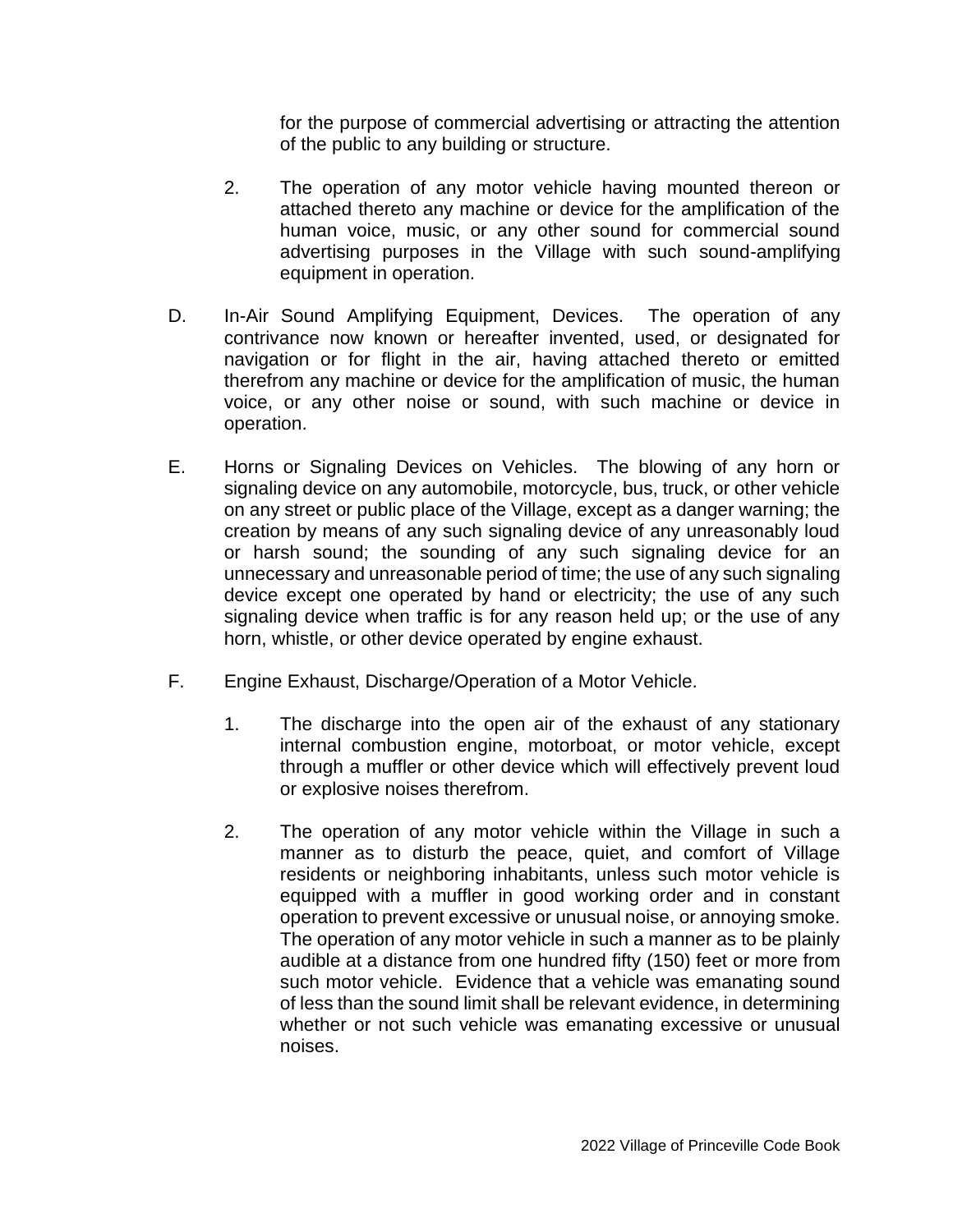- 3. For purposes of this subsection F, the term "muffler" shall have the following meaning: Any device used upon a motor vehicle, whose purpose is the deadening of combustion noises of any engine thereon or the deadening of any other motor noises, including but not limited to the noise of exhaust gases or any other mechanical device for the deadening of the noise and intake of gases upon a motor vehicle.
- G. Blowers, Power Fans, Electric Motors, or Internal Combustion Engines. The operation of any noise created by a blower, power fan, electric motor, or internal combustion engine in such a manner as to disturb the peace, quiet, and comfort of Village residents or neighboring inhabitants in such a manner as to be plainly audible at a distance of fifty (50) feet or more from such blower, power fan, electric motor, or internal combustion engine.
- H. Yelling, Shouting, Singing on Streets. Yelling, shouting, hooting, whistling, or singing on the public streets at any time or place so as to annoy or disturb the quiet, comfort, or repose of persons in any office, or in any dwelling, hotel, or other type of residence, or of any person in the vicinity.
- I. Noise on Streets in Vicinity of Schools, Hospitals. Causing or creating any excessive noise on any street adjacent to any school, institution of learning, or church while the same are in use, or adjacent to any hospitals, which unreasonably interferes with the workings of such institution, or which disturbs or unduly annoys patients in the hospital.
- J. Noise on Property Adjacent to School. The willful making of any noise or diversion which disturbs or tends to disturb the peace, quiet, or good order of such school session or class thereof while on public or private grounds adjacent to any building in which a school or any class thereof is in session or in any building owned, occupied, or otherwise used by a school; and the making of any noise or diversion which disturbs or tends to disturb the peace, quiet, or good order of such school session or class thereof.
- K. Disturbing a School Gathering or Function. The willful making of any noise or diversion which disturbs or tends to disturb the peace, quiet, or good order of a school gathering or function while on public or private grounds adjacent to any building or land owned, occupied, or otherwise used by a school, or in any building owned, occupied, or otherwise used by a school in progress, whether in the daytime or nighttime.
- L. Transportation of Rails, Pillars, Columns of Iron, Steel. All rails, pillars, and columns of iron, steel, or other metal, which are being transported over and along the Village streets upon carts, drays, cars, trucks, or other vehicles, or in any other manner, shall be so loaded to avoid loud noises, and to avoid disturbing the peace and quiet of such streets.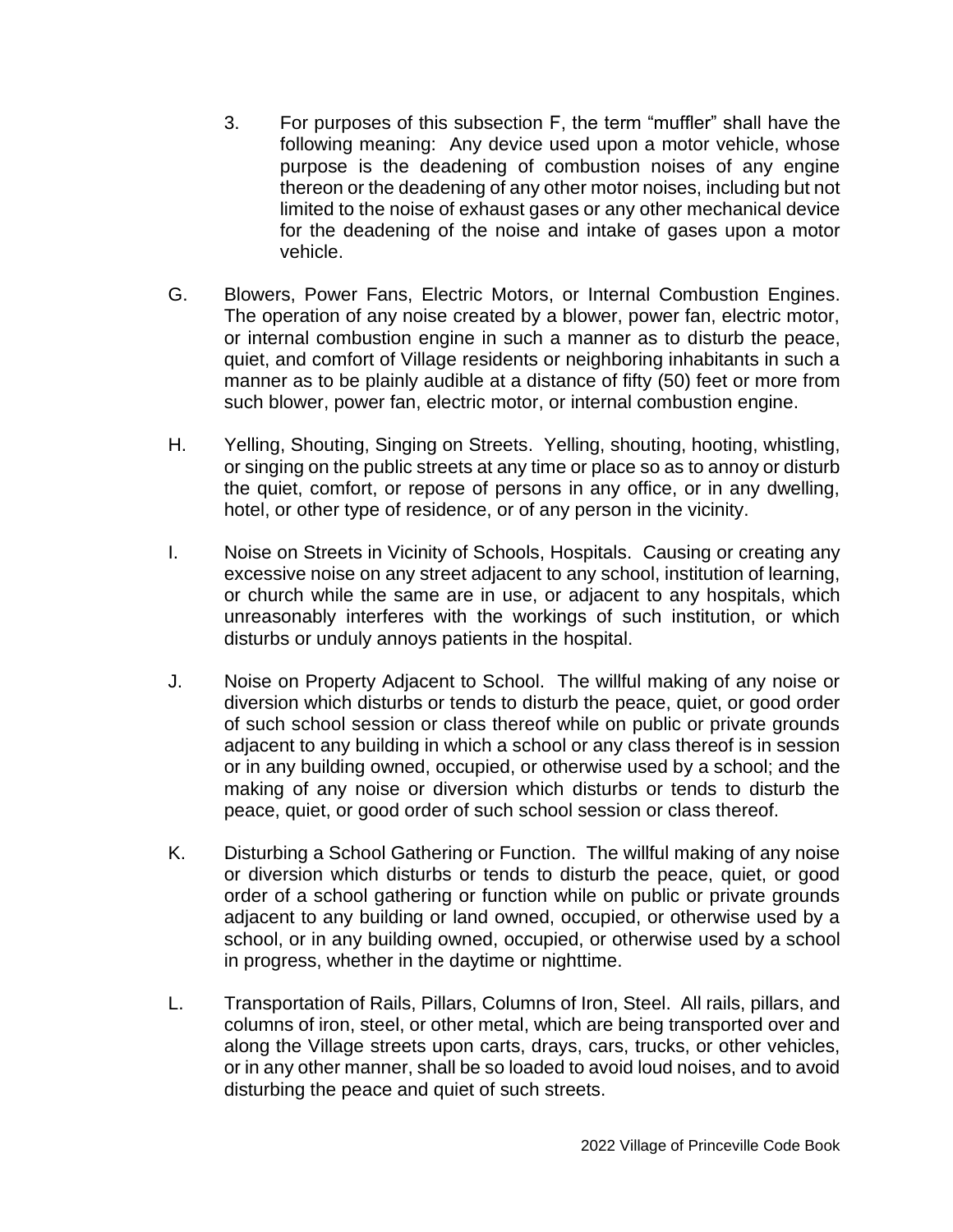- M. Race Track or Other Driving Facility. The operation of a race track or other driving facility which permits or otherwise allows the use of vehicles or loud speaker systems to be operated in such a manner as to disturb the peace, quiet, and comfort of Village residents or neighboring inhabitants. The operation of any vehicles or loud speakers in such a manner as to be plainly audible at a distance of fifty (50) feet from the property line.
- N. Exclusions.
	- 1. None of the above provisions shall prohibit operation of a fire department warning siren or civil defense warning sirens.
	- 2. None of the above provisions shall prohibit civic functions and parades.
	- 3. None of the above provisions shall prohibit any emergency situation necessitating removal of fallen limbs, trees, snow, and maintenance equipment operation.
- O. Any person who violates Section 9.04.090 of this Code shall be subject to the provisions of Chapter 1.20 of the Code entitled "General Penalty."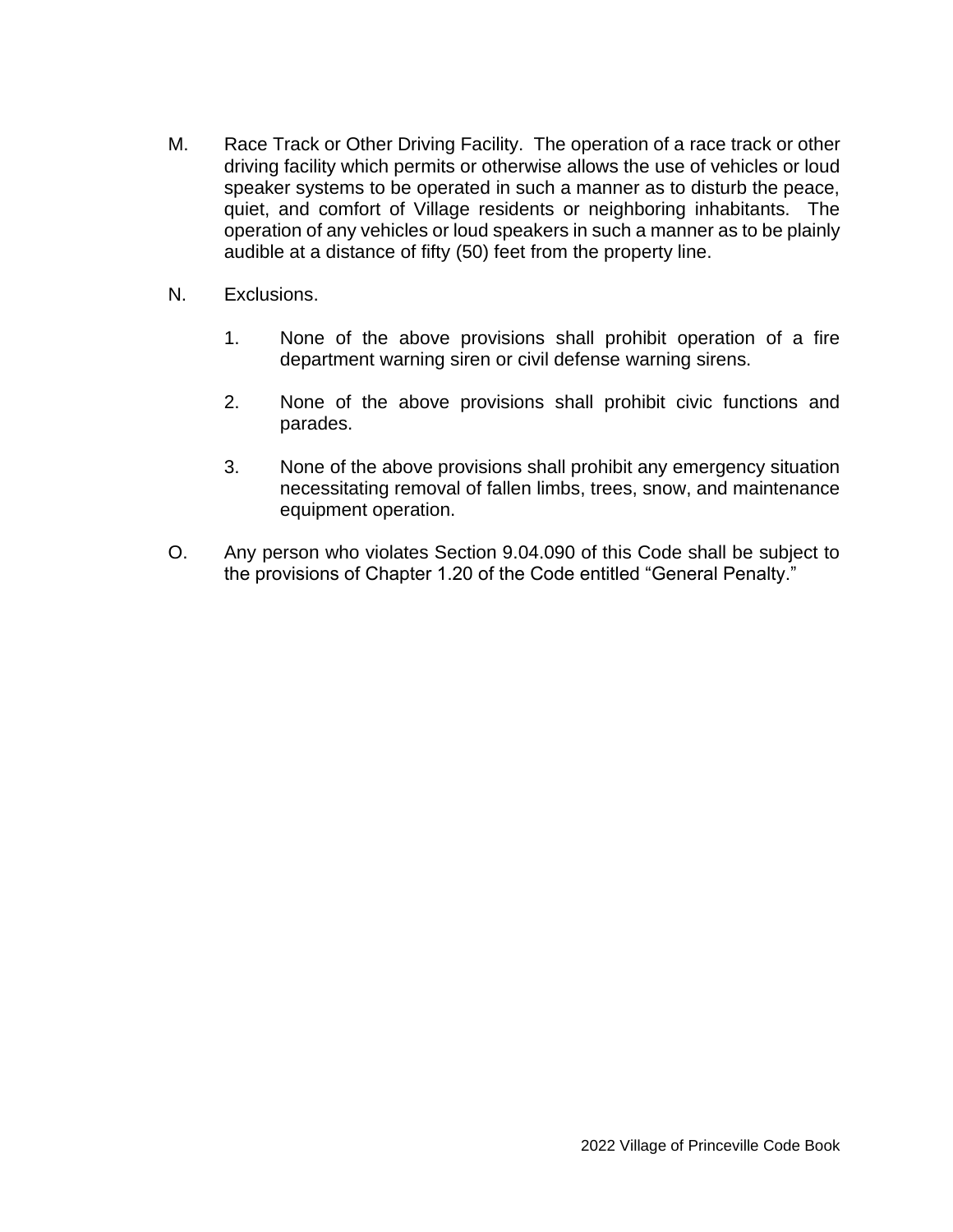### **Gambling**

#### **Sections:**

| 9.08.010 | Prohibited             |
|----------|------------------------|
| 9.08.020 | <b>Devices</b>         |
| 9.08.030 | <b>Gambling Houses</b> |
| 9.08.040 | Advertising            |

9.08.050 Exempt Activities

**§9.08.010 Prohibited.** It is unlawful to gamble or attend any gambling resort or to make any bet, lottery or gambling hazard, or to buy or sell any chances or tickets in any gambling game, arrangement or device.

**§9.08.020 Devices.** It is unlawful to possess any gambling device or paraphernalia with the intent to use the same for an unlawful purpose. Any such device or paraphernalia kept with such intent may be confiscated by any member of the Police Department.

**§9.08.030 Gambling Houses.** It is unlawful to maintain or patronize any establishment maintained for a gambling house or resort.

**§9.08.040 Advertising.** It is unlawful to advertise any gambling house in any street, alley or other public place within the Village.

**§9.08.050 Exempt Activities.** The following activities are exempt from the prohibitions set forth in Section 9.08.010 through 9.08.040 of this Chapter:

- A. Agreements to compensate for loss caused by the happening of chance including without limitation contracts of indemnity or guaranty and life or health or accident insurance;
- B. Offers of prizes, award or compensation to the actual contestants in any bona fide contest for the determination of skill, speed, strength, or endurance or to the owners of animals or vehicles entered in such contest;
- C. Manufacture of gambling devices, including the acquisition of essential parts therefor and the assembly thereof, for transportation in interstate or foreign commerce to any place outside the State of Illinois when such transportation is not prohibited by any applicable federal law;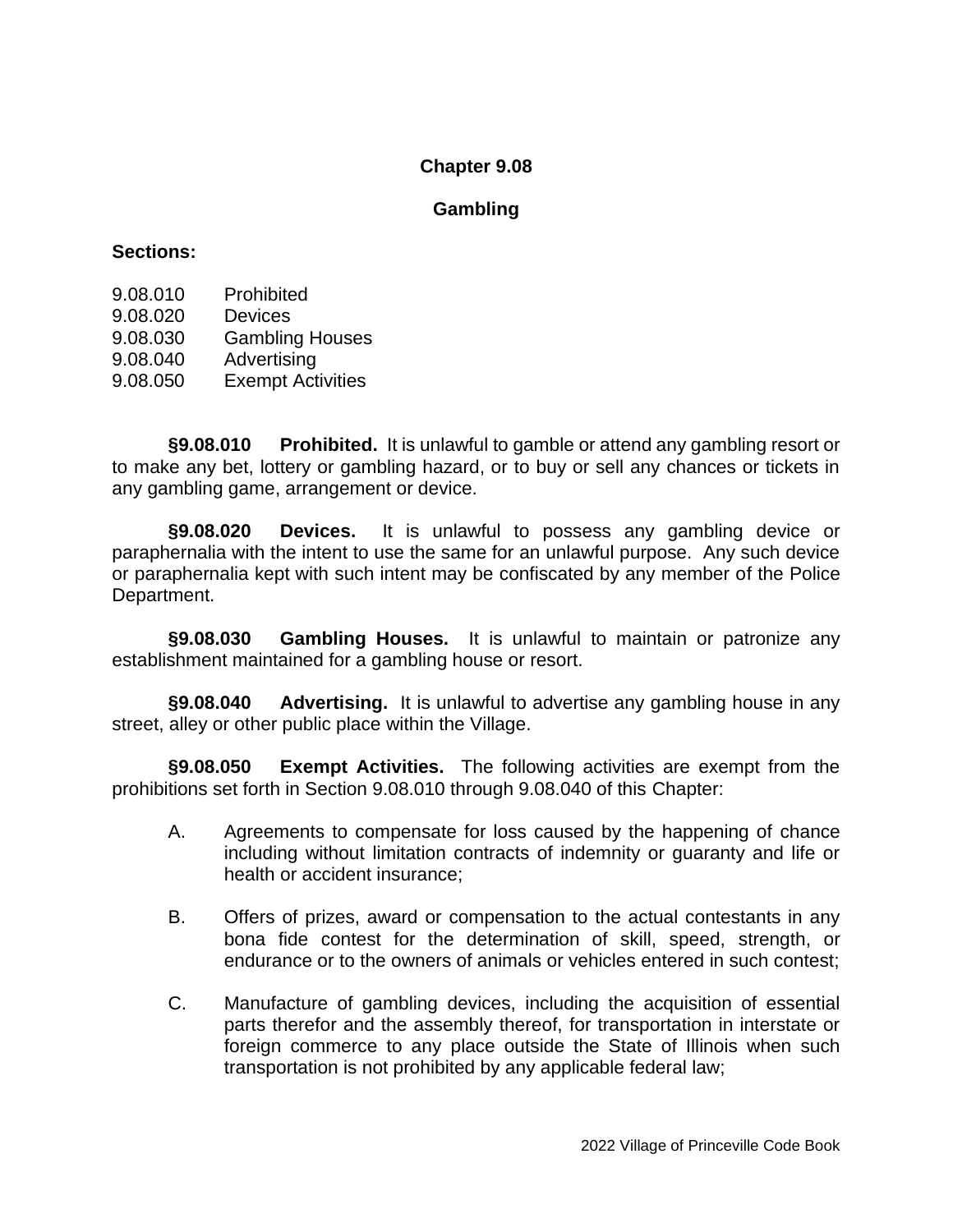- D. The game commonly known as "bingo", when conducted in accordance with the Illinois Bingo Lottery Law;
- E. Lotteries when conducted by the State of Illinois in accordance with the Illinois Lottery Law;
- F. Possession of an antique slot machine that is neither used nor intended to be used in the operation or promotion of any unlawful gambling activity or enterprise. For the purpose of this Section, an antique slot machine is one manufactured twenty-five (25) years ago or earlier;
- G. Raffles when conducted in accordance with the Illinois Raffles Act;
- H. Charitable games when conducted in accordance with the Illinois Charitable Games Act; or
- I. Pull tabs and jar games when conducted under the Illinois Pull Tabs and Jar Games Act.
- J. Video gaming if properly registered and otherwise in compliance with Chapter 5.70 of this Village Code.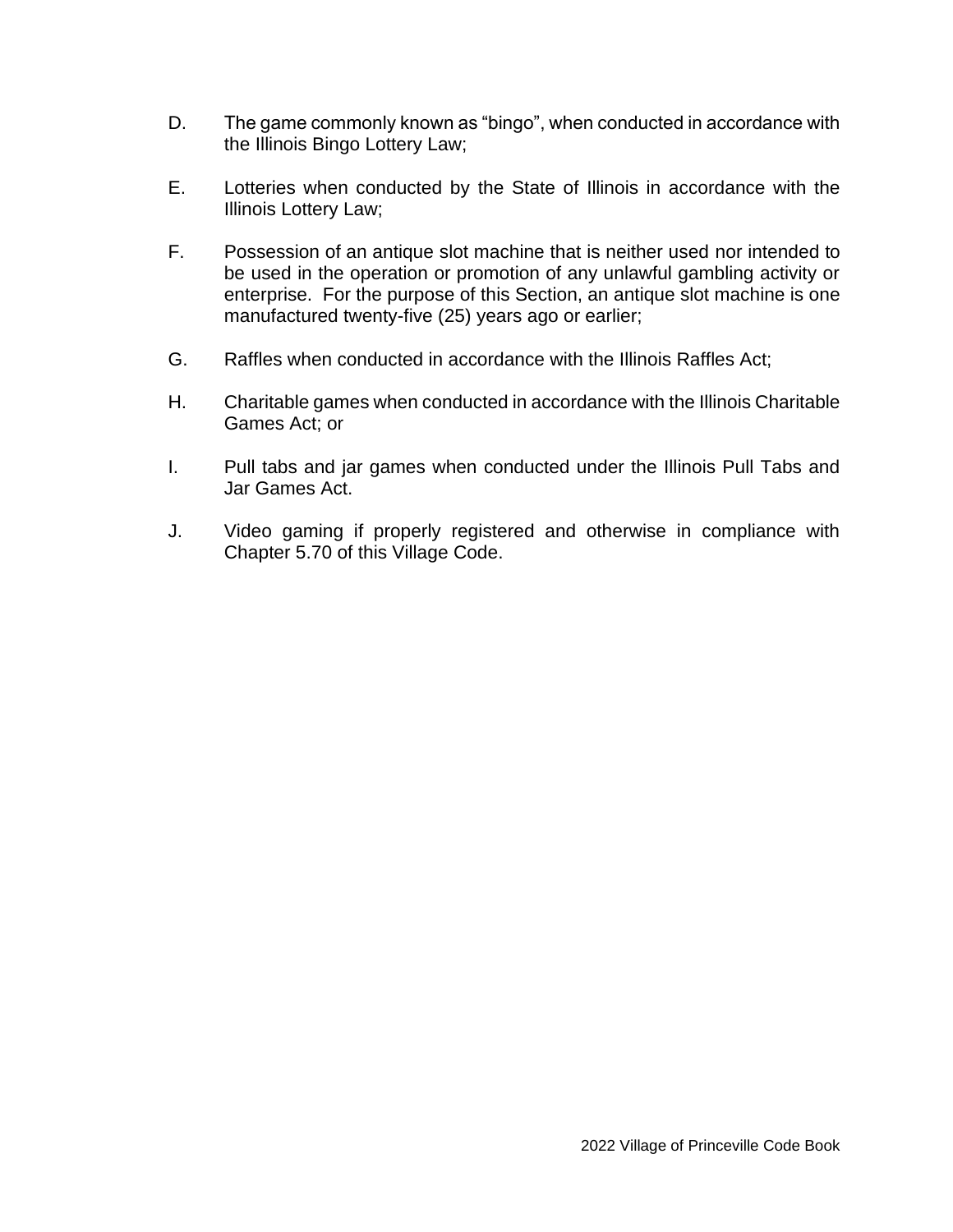### **Prostitution**

#### **Sections:**

| 9.12.010 | Practice          |
|----------|-------------------|
| 9.12.020 | Soliciting        |
| 9.12.030 | House of III Fame |

**§9.12.010 Practice.** It is unlawful for any person to practice prostitution in the Village.

**§9.12.020 Soliciting.** It is unlawful for any person to solicit in any street, alley or other public place in the Village for the purpose of inducing any person to be engaged in prostitution or any unlawful sexual intercourse of any kind.

**§9.12.030 House of Ill Fame.** It is unlawful to maintain, frequent or patronize any house of ill fame or house of prostitution in the Village.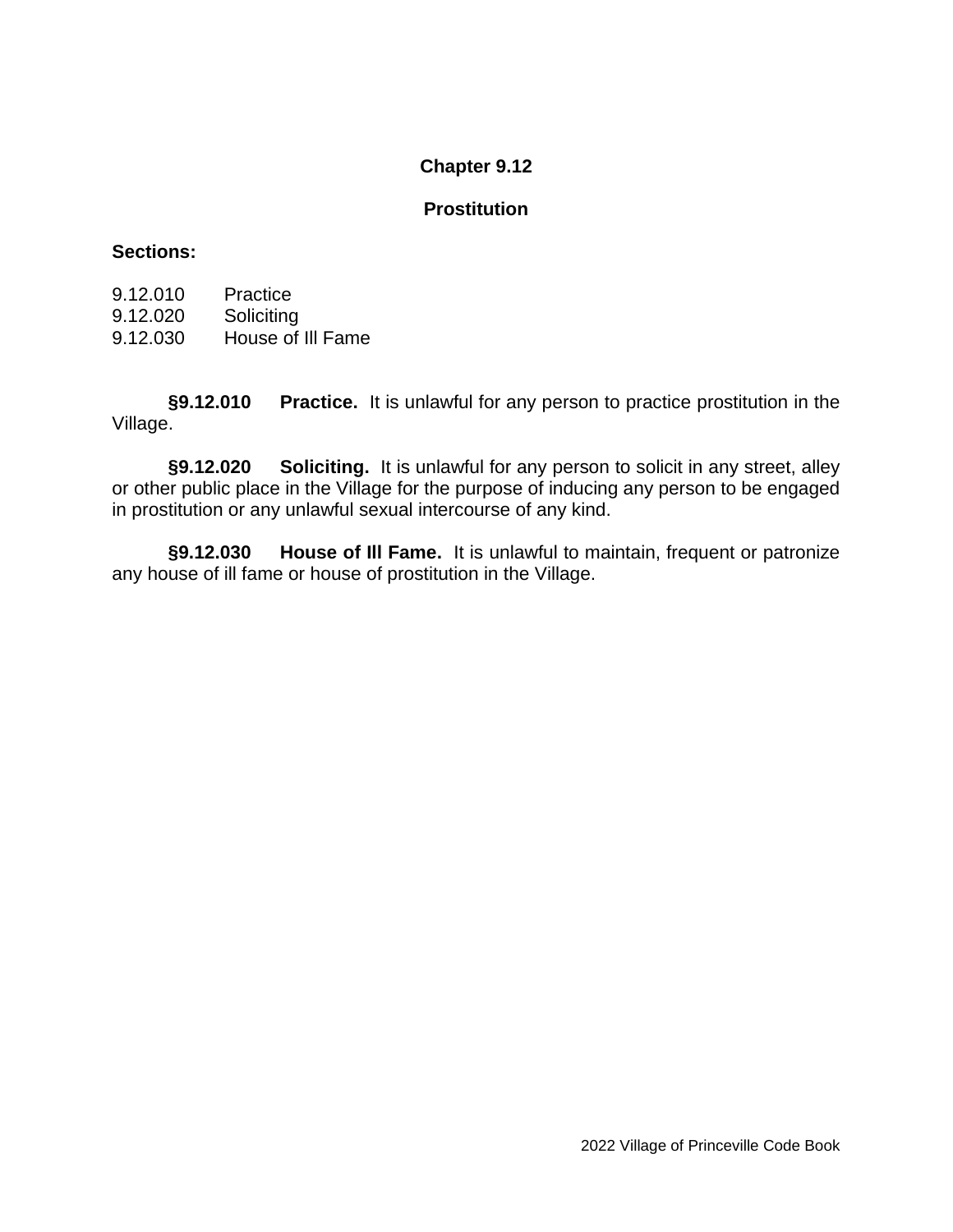# **Offenses Pertaining to Property**

### **Sections:**

- 9.16.010 Scaffolds and Ladders
- 9.16.020 Articles on Windows
- 9.16.030 Obstructing Stairways or Exits
- 9.16.040 Open Burning and Bonfires
- 9.16.050 Combustible Refuse
- 9.16.060 Missiles Throwing Glass or Nails on Street
- 9.16.070 Property Interference Unlawful
- 9.16.080 Posting Bills Consent Required
- 9.16.090 Medical Advertisements Distribution
- 9.16.100 Cheating Unlawful

**§9.16.010 Scaffolds and Ladders.** Any scaffolds or ladders placed in such a position that they overhang or can fall onto any public street, alley or other public place or way in the Village, shall be firmly and properly constructed and safeguarded. It is unlawful to place scaffolds or ladders in such a manner that the scaffolds or ladders can fall onto any such street, sidewalk, alley or other public place from a height greater than four (4) feet.

**§9.16.020 Articles on Windows.** It is unlawful to place any movable article on any window ledge, or other place abutting on a public street, alley or other place at a height above four (4) feet from the ground, in such a manner that the same can be or is in danger of failing onto such street, alley, sidewalk or other public place.

**§9.16.030 Obstructing Stairways or Exits.** It is unlawful to obstruct or permit the obstruction of any stairway, aisle, corridor or exit in any office, building, factory, hotel, school, church, theater, assembly hall, lodge or other public hall or any building used by two (2) or more tenants or families in such manner that it interferes with the free use of such stairway, aisle, corridor or exit.

## **§9.16.040 Open Burning and Bonfires.**

A. Definition. "Landscape waste" as used in this Section means all accumulations of grass or shrubbery cuttings, leaves, tree branches, and other materials accumulated as the result of the care of the lawn, shrubbery, vines, and trees.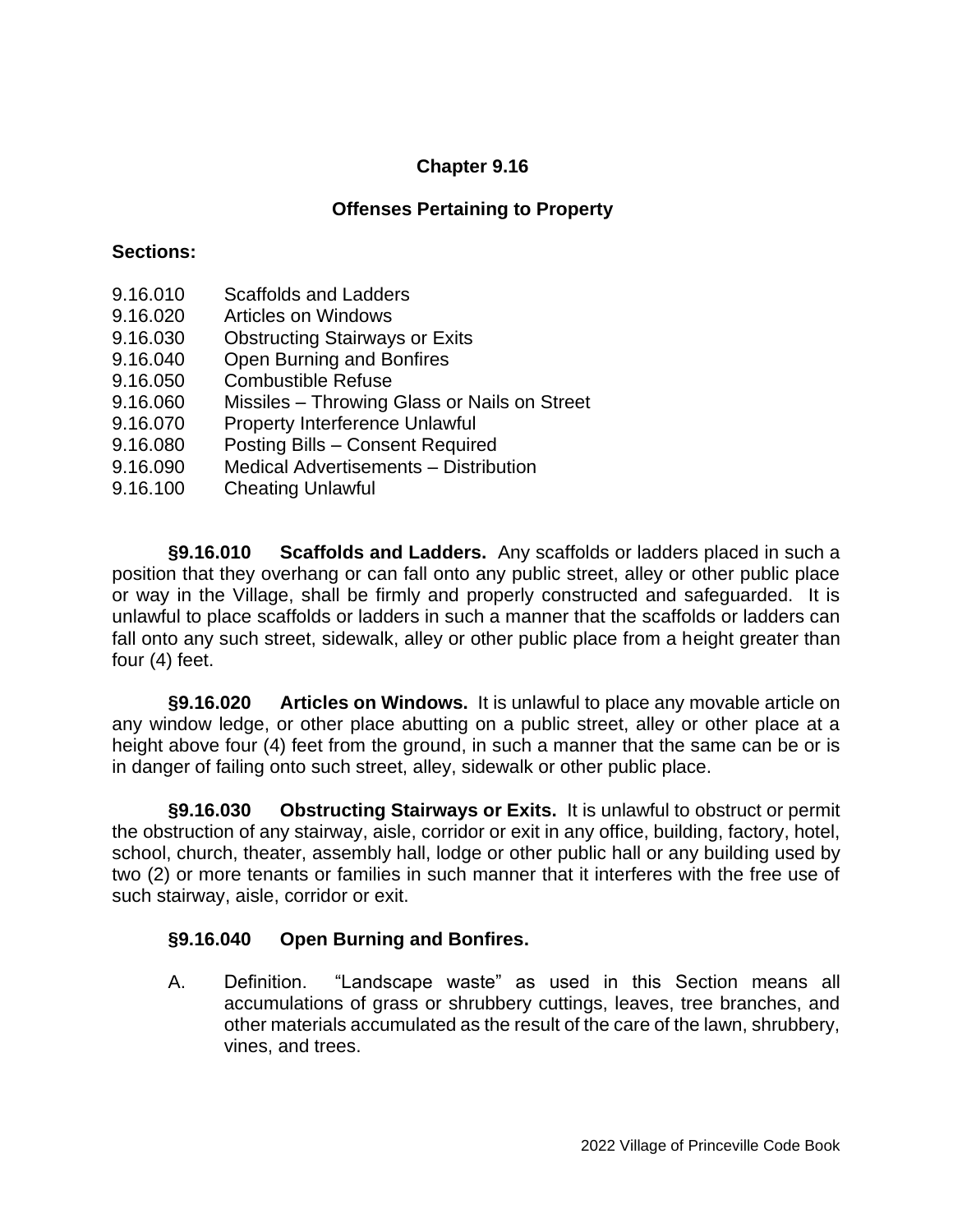- B. Duty of Owner. It shall be the duty of the owner of the premises on which open burning or a bonfire occurs to comply with or cause compliance with the provisions set forth in this Section, as such provisions now exist or may from time to time be amended.
- C. Open Burning Generally Prohibited. Open burning within the Village is prohibited, except as permitted in this Section.
- D. Permissible Open Burning. Open burning is permitted within the Village when there is compliance with all of the following:
	- 1. Landscape waste may be burned from sunrise until five p.m. on Tuesdays, Thursdays, Saturdays, and Sundays, except that such burning is prohibited at all times on Halloween.
	- 2. All fires must be completed extinguished by five p.m.
	- 3. Open burning of landscape waste is permissible only for landscape waste which is dry, and which was generated on the premises where the fire is located.
	- 4. A fire must be attended at all times by a competent person over the age of sixteen (16). A water supply adequate for extinguishing the fire always must be present.
	- 5. Open burning is prohibited on all public streets, rights-of-way, and sidewalks; and further is prohibited at any location sufficiently close to any building or structure that the fire would place the building or structure at risk.
- E. Bonfires. It is unlawful to build or light any bonfire so close to any building or other structure as to endanger such building or structure, or on any public street, rights-of-way, or sidewalk. Only dry wood, and no garbage or other refuse, may be burned in a bonfire.
- F. Recreational Fires. Nothing in this Section shall be construed to prohibit fires used for cookouts or in patio fire pits.
- G. Violations. Any person who violates or fails to comply with any provision of this Section shall be fined Fifty Dollars (\$50.00) per occurrence, plus the Village's costs.

**§9.16.050 Combustible Refuse.** It is unlawful to permit or store any combustible refuse in such a way as to create a fire hazard, or to store or throw any refuse of any kind on any street, alley or other public place.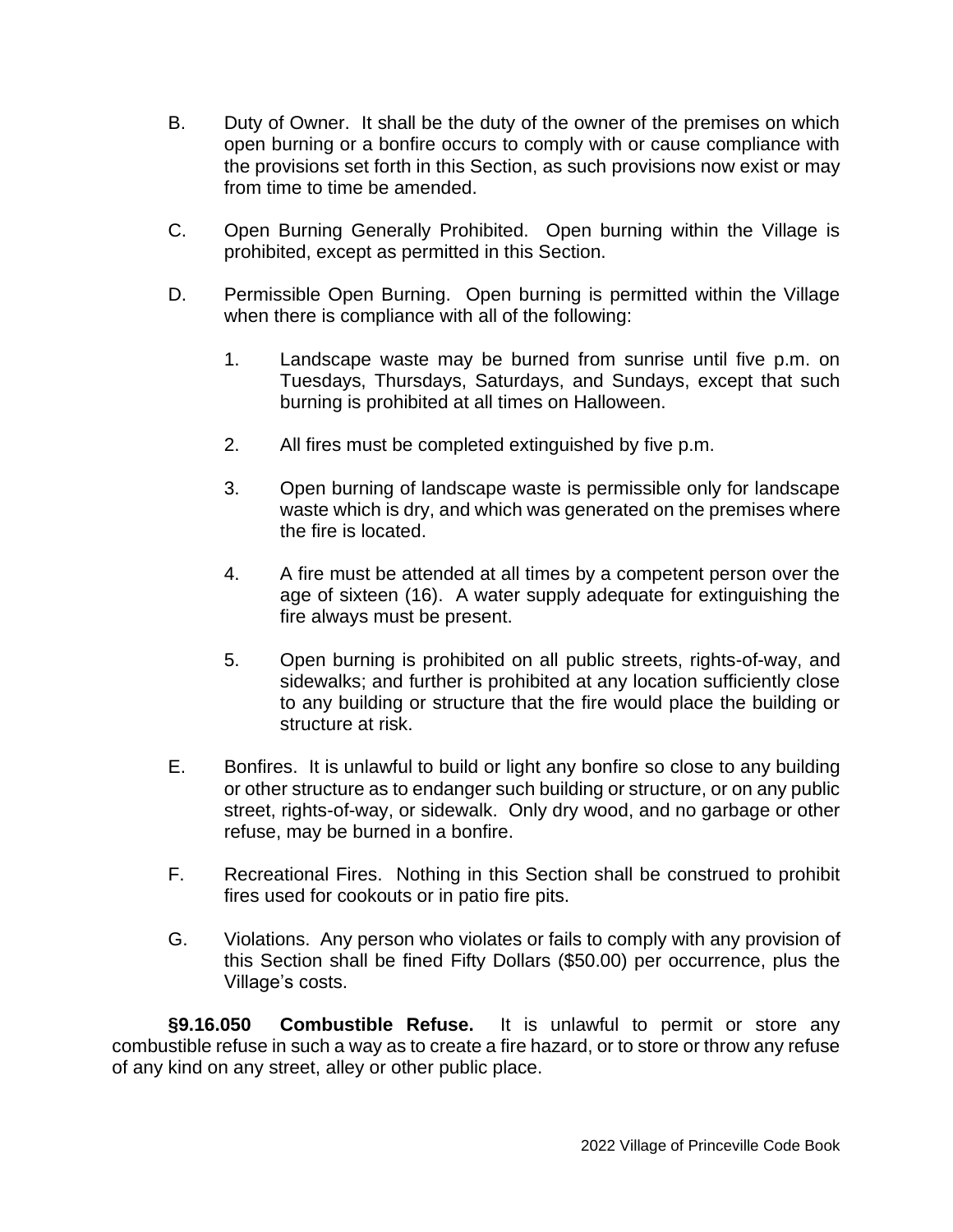**§9.16.060 Missiles – Throwing Glass or Nails on Street.** It is unlawful to cast, throw, or propel any missile on any street, alley or public place; and it is also unlawful to throw or deposit any glass, nails, tacks, or other similar articles, on any street, sidewalk or alley in the Village.

**§9.16.070 Property Interference Unlawful.** It is unlawful to injure, deface, or interfere with any property belonging to the Village without proper authority from the Village Board.

**§9.16.080 Posting Bills – Consent Required.** It is unlawful to post any bills or advertisements on any public property without the authority of the Village President; and it is unlawful to post any bill or advertisement on any property without the written consent of the owner thereof.

**§9.16.090 Medical Advertisements – Distribution.** It is unlawful for any person, firm or corporation by himself/herself or his/her or its agents, or servants, to distribute, cast, throw or place or cause to be distributed, cast, thrown or placed in, or upon or along any of the streets, alleys or other public places of the Village, or upon the porches or yards of private residences therein or within any dwelling or building in the Village any samples of merchandise or medicinal preparations for the purpose or with the intent of advertising or making known in a general or promiscuous manner any business, occupation, proposition, medical treatment, medicine, or any other article whatsoever.

**§9.16.100 Cheating Unlawful.** It is unlawful for any person, firm or corporation to obtain possession of any goods, property or thing of value by any false proceeding or by cheating or by fraud of any kind.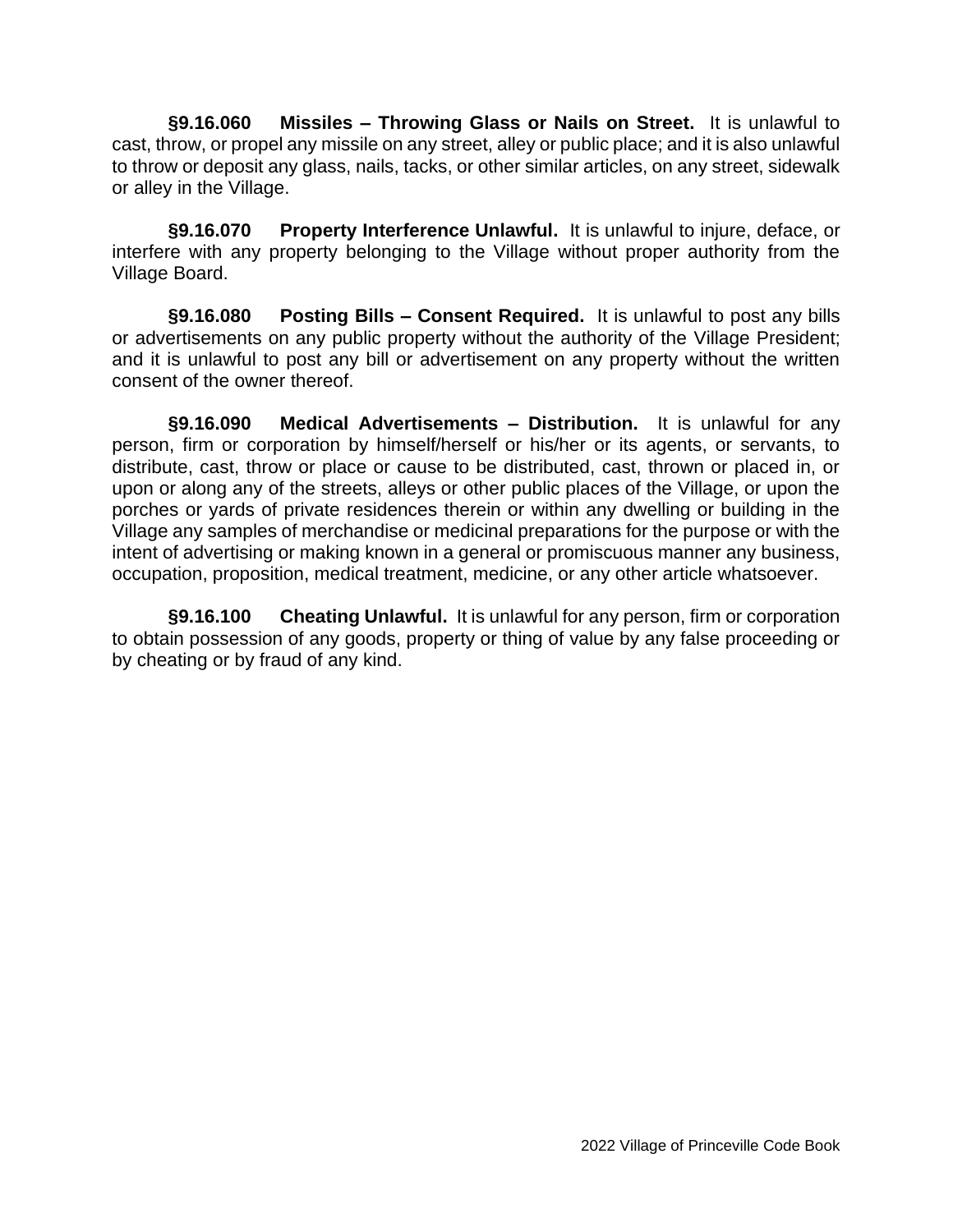#### **Curfew**

### **Sections:**

- 9.20.010 Hours
- 9.20.020 Parent Responsibility
- 9.20.030 Penalty

### **§9.20.010 Hours.**

- A. It is unlawful for any person less than seventeen (17) years of age to be present, loiter, wander, stroll or play in or upon any street, alley, sidewalk, parkway, park, playground or public place within the Village limits, or in or on any public building, place of amusement or entertainment, or any vacant lot, at any time during the set curfew hours set by the Village.
- B. The hours are as follows:
	- 1. Between eleven o'clock (11:00) P.M. Friday and six o'clock (6:00) A.M. Saturday.
	- 2. Between eleven o'clock (11:00) P.M. Saturday and six o'clock (6:00) A.M. Sunday.
	- 3. Between eleven o'clock (11:00) P.M. Sunday and six o'clock (6:00) A.M. Monday.
	- 4. Between eleven o'clock (11:00) P.M. Monday and six o'clock (6:00) A.M. Tuesday.
	- 5. Between eleven o'clock (11:00) P.M. Tuesday and six o'clock (6:00) A.M. Wednesday.
	- 6. Between eleven o'clock (11:00) P.M. Wednesday and six o'clock (6:00) A.M. Thursday.
	- 7. Between eleven o'clock (11:00) P.M. Thursday and six o'clock (6:00) A.M. Friday.
- C. It is a defense to a violation under this Chapter that a child engaged in the prohibited conduct while: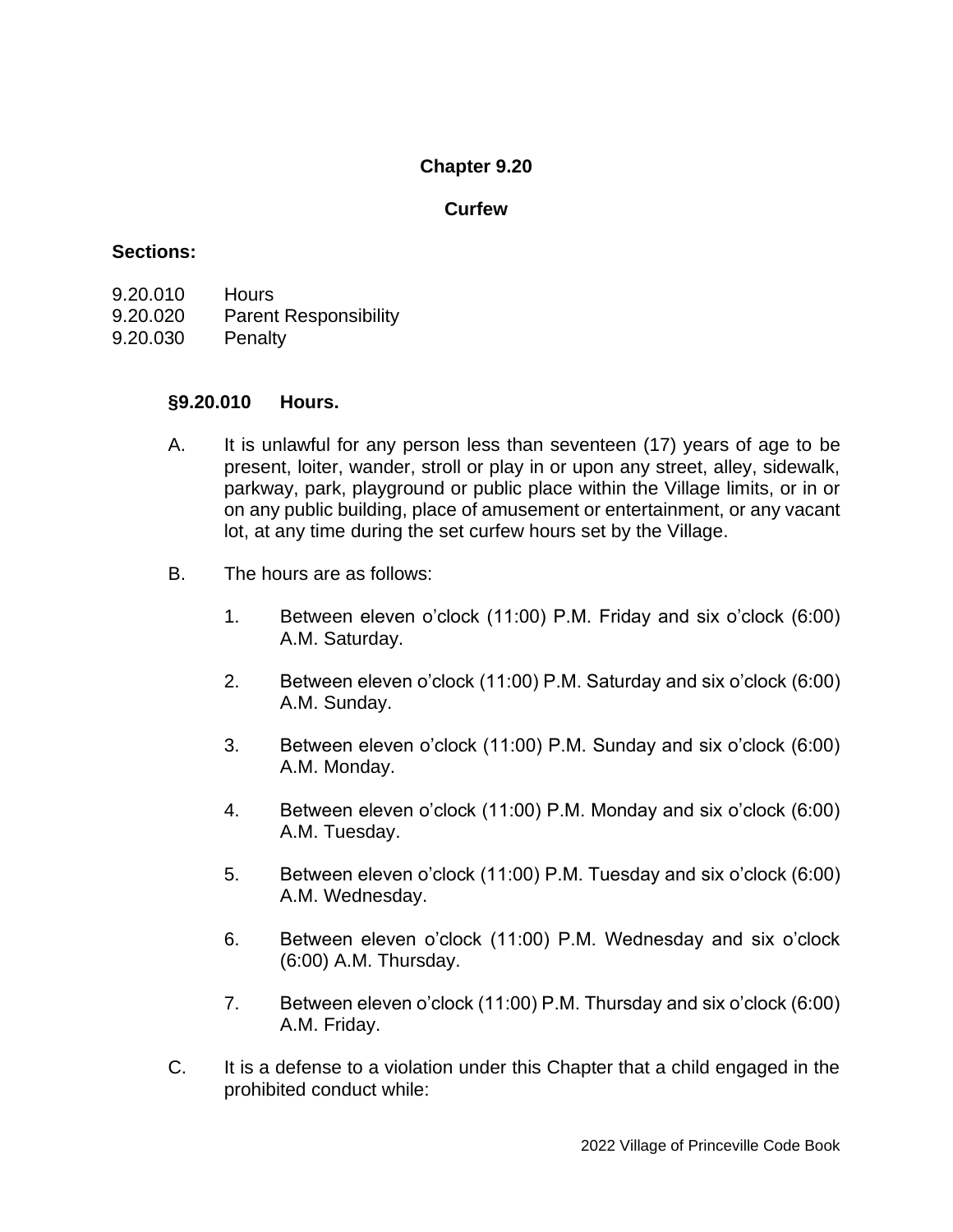- 1. Accompanied by the child's parent, legal guardian, custodian, sibling, stepbrother, or stepsister at least eighteen (18) years of age.
- 2. Accompanied by an adult at least twenty-one (21) years of age approved by the child's parent, guardian, or custodian.
- 3. Participating in, going to, or returning from:
	- a. Employment which the laws of this State authorize a person less than seventeen (17) years of age to perform;
	- b. A school recreational activity;
	- c. A religious event;
	- d. An emergency involving the protection of a person or property from an imminent threat of serious bodily injury or substantial damage;
	- e. An activity involving the exercise of the child's rights protected under the First Amendment to the United States Constitution or Article 1, Sections 3, 4 and 5 of the Constitution of the State of Illinois, or both;
	- f. An activity conducted by a non-profit or governmental entity that provides recreation, education, training, or other care under supervision of one (1) or more adults.

**§9.20.020 Parent Responsibility.** It is unlawful for the parent or other person having lawful custody of persons less than seventeen (17) years of age to permit such minor to loiter, wander, stroll or play in or upon any street, alley, sidewalk, parkway, park, playground or other public place within the Village limits, or in or on any public building, place of amusement or entertainment, or any vacant lot, at any time in which violates Village curfew hours stated in the above Section; provided that this Section shall not apply when such minor is in or on such place in the performance of a lawful errand or business with the consent of the parent or other person having lawful custody of such minor. Parents are subject to fines for violations of this Chapter.

**§9.20.030 Penalty.** A citation for violation of subsections A and B of this Chapter may be issued by a law enforcement officer only if he reasonably believes that a violation has occurred and none of the defenses enumerated in subsection C apply. No citation shall be issued without first investigating the possibility that such defense exists. Any person violating the provisions of this Chapter shall be subject to a fine as follows:

First offense fine will be \$50.00 for any violation issued.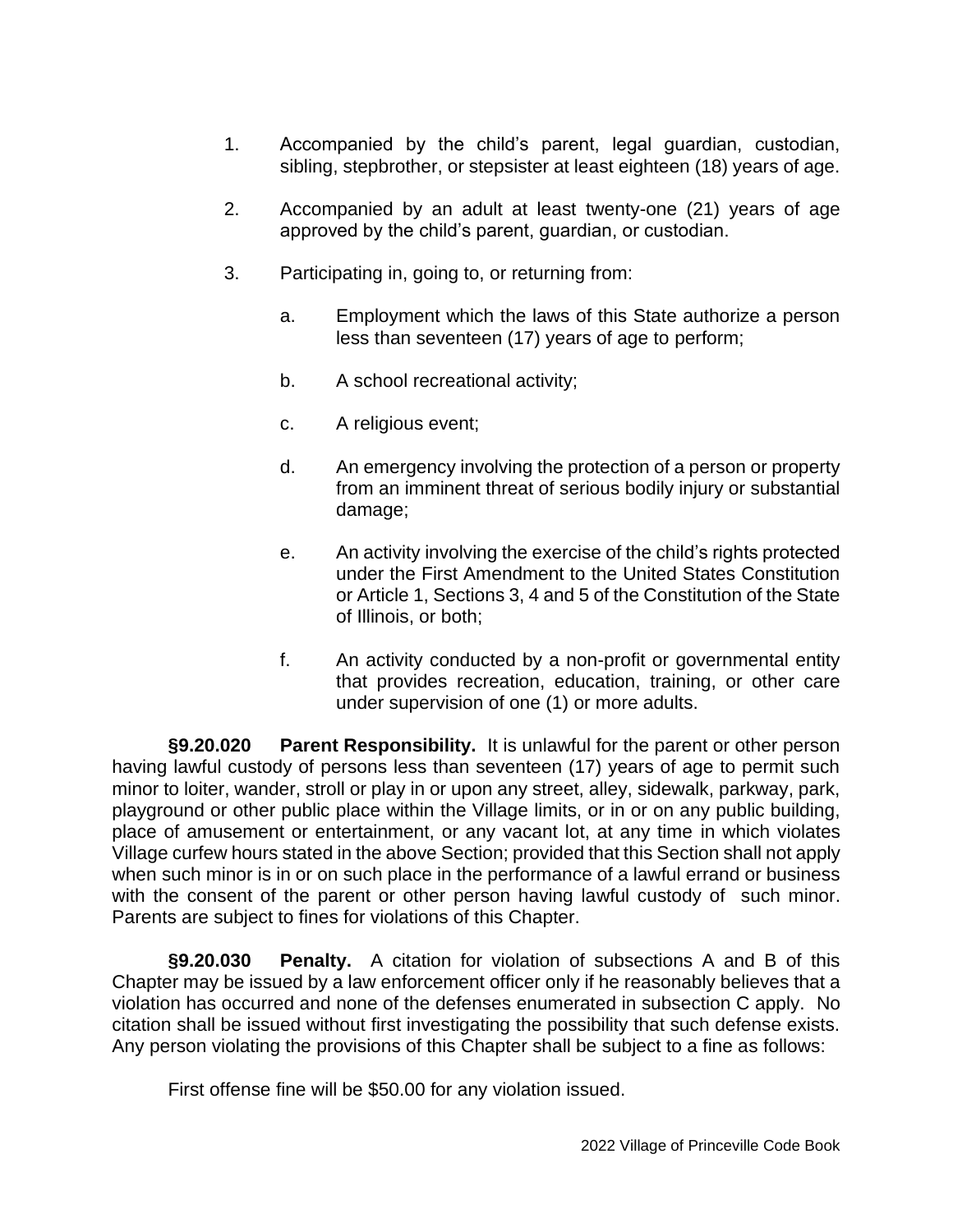Second offense fine will be \$100.00 for any violation issued. Third offense fine will be \$175.00 for any violation issued. Any further offense shall increase by \$100.00 for any violation issued.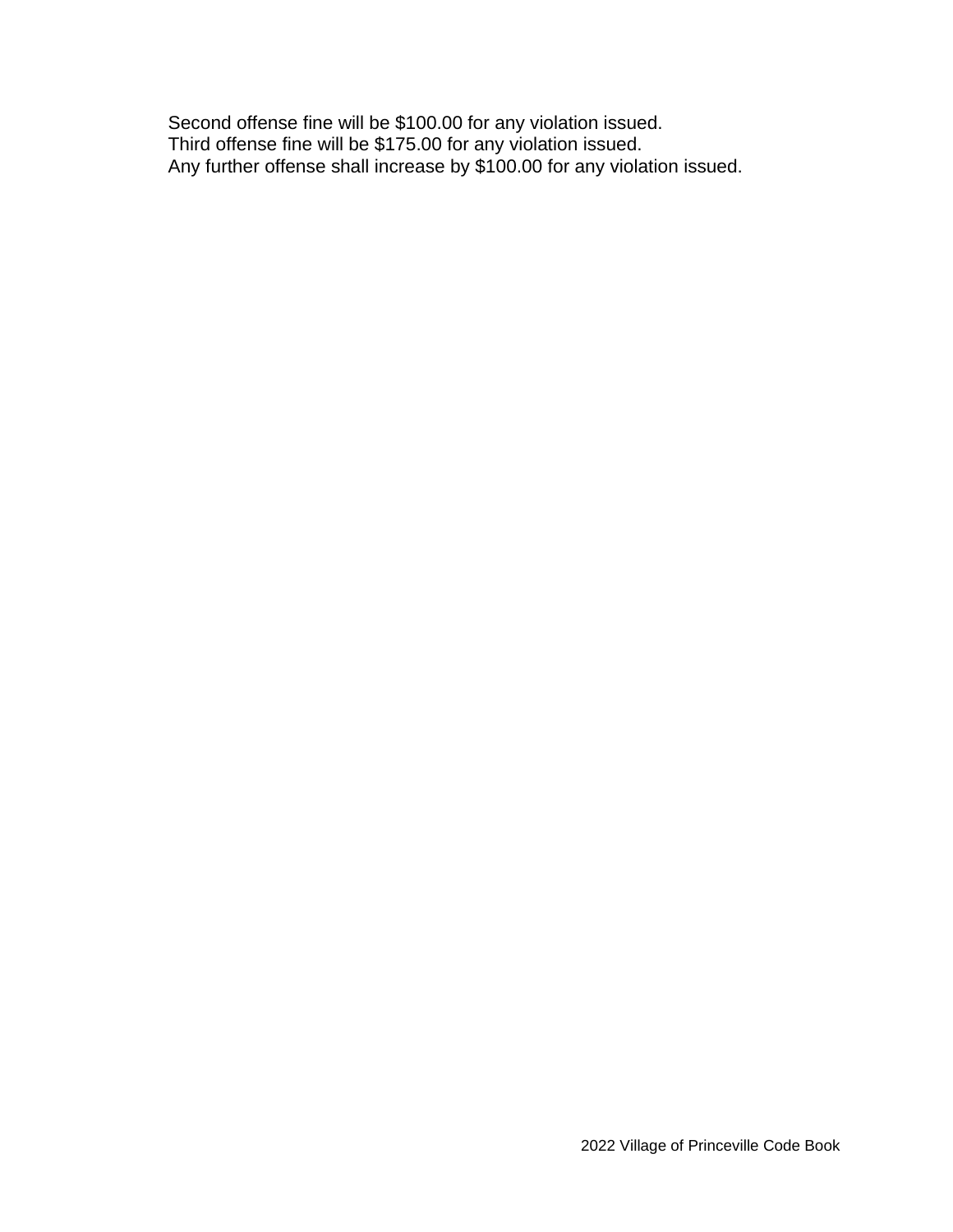#### **Weapons**

### **Sections:**

- 9.24.010 Discharge
- 9.24.020 Concealed Weapons License Required

**§9.24.010 Discharge.** It is unlawful to discharge any firearm, B-B gun, pellet gun, or air gun in the Village; provided that this Section shall not be construed to prohibit any law enforcement officer to discharge a firearm in the performance of the officer's duty; nor for any citizen to discharge a firearm when lawfully defending his/her person or property.

**§9.24.020 Concealed Weapons – License Required.** It is unlawful to carry any concealed weapon in the Village without having first secured a license to carry such concealed weapon issued under the laws of this state.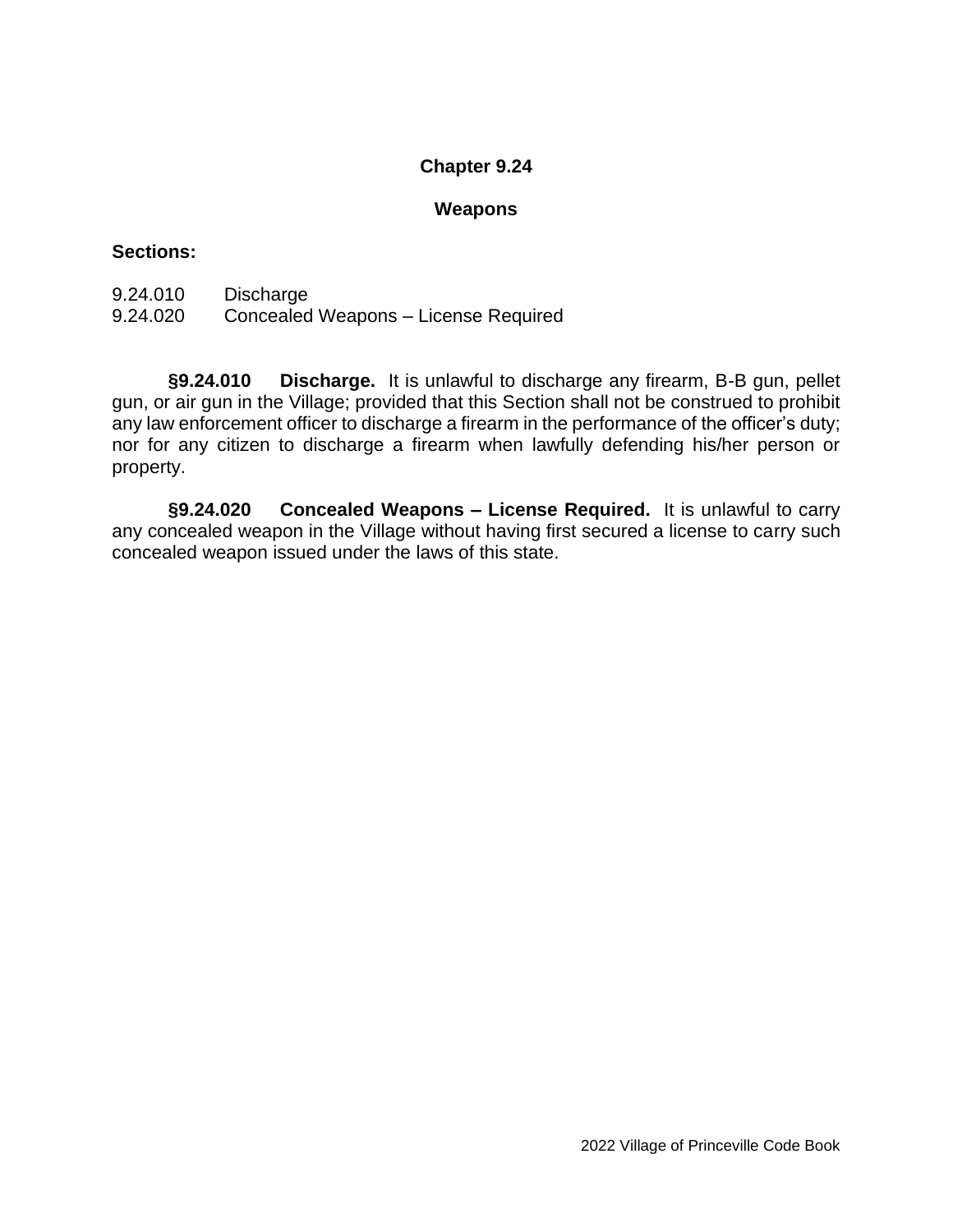## **Civil Emergency Provisions**

#### **Sections:**

- 9.28.010 Definitions
- 9.28.020 Declaration of Emergency
- 9.28.030 Duration of Proclamation
- 9.28.040 Notice of Proclamation
- 9.28.050 General Curfew
- 9.28.060 Emergency Traffic Regulations
- 9.28.070 General Orders
- 9.28.080 Violations and Penalties
- 9.28.090 Construction

**§9.28.010 Definitions.** For the purposes of this chapter, the words or terms shall have the meaning ascribed to them as follows:

- A. "Civil Emergency" means:
	- 1. Any riot or unlawful assembly characterized by the use of actual force or violence or any threat to use force, if accompanied by immediate power to execute, by three (3) or more persons acting together without authority of law; or any disaster caused by enemy attack, sabotage, or other hostile action; or
	- 2. Any natural disaster or man-made calamity, including flood, conflagration, cyclone, tornado, earthquake or explosion within the corporate limits of the Village, resulting in the death or injury of persons or the destruction of property to such an extent that extraordinary measures must be taken to protect the public health, safety and welfare.
- B. "Curfew" means a prohibition against any person or persons walking, running, loitering, standing or motoring upon any alley, street, highway, public property or vacant premises within the corporate limits of the Village, excepting officials of any governmental unit and persons officially designated to duty with reference to said civil emergency.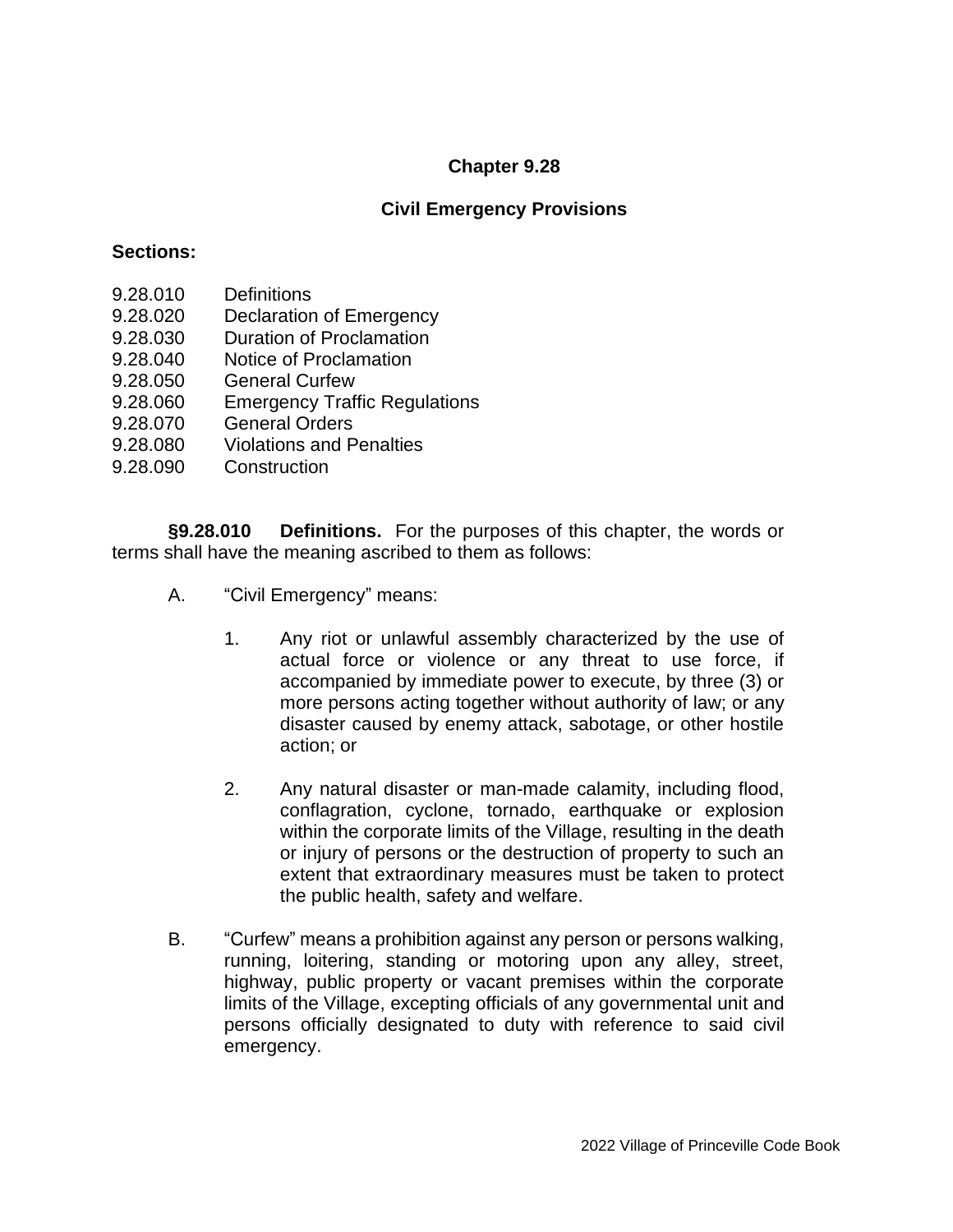**§9.28.020 Declaration of Emergency.** Whenever a civil emergency as defined in the preceding section exists, the Village President shall declare its existence by means of a written declaration or proclamation setting forth the facts which constitute the emergency. In coordination with the ESDA director, when applicable, the Village President shall also activate the Village emergency operations plan and may authorize the furnishing of aid and assistance thereunder.

**§9.28.030 Duration of Proclamation.** The proclamation herein authorized shall be effective for a period of forty eight (48) hours unless sooner terminated by a proclamation of the Village President indicating that the civil emergency no longer exists. The Village President shall have the power to reproclaim or extend the existence of a civil emergency at the end of each forty eight (48) hour period during the time the said civil emergency exists for an additional period of time of no more than five (5) additional days for a maximum total of seven (7) total days for a declared emergency. Thereafter, the Village Board shall have the authority to extend a declared emergency for a period in excess of the maximum seven-day period.

When the Village President has issued a proclamation as authorized herein, the Village Board may extend the emergency proclamation and any implemented directives under the proclamation beyond the 7-day period authorized in this section or act to override the emergency proclamation or any implemented directives under the proclamation by a majority vote of all Village Board members at a properly called and held Village Board meeting

**§9.28.040 Notice of Proclamation.** Upon issuing the proclamation herein authorized, the Village Clerk (or designee) shall immediately notify the news media (television, radio, and newspaper) with coverage in the Village and shall cause copies of the proclamation declaring the existence of the emergency to be posted at the following places within the Village: Village Hall and the United States Post Office. The Village Clerk shall also have the proclamation posted on the Village's website.

**§9.28.050 General Curfew.** After proclamation of a civil emergency by the Village President, he may order a general curfew applicable to such geographical areas of the Village or to the Village as a whole as he deems advisable, and applicable during such hours of the day or night as he deems necessary in the interest of the public safety and welfare.

**§9.28.060 Emergency Traffic Regulations.** After the proclamation of a civil emergency, the Village President may, in the interest of public safety and welfare, imposed any or all of the following traffic regulations limiting or directing the movement of vehicles within the Village:

A. Permit movement within or access to affected disaster or emergency areas only to residents or essential vehicles and persons.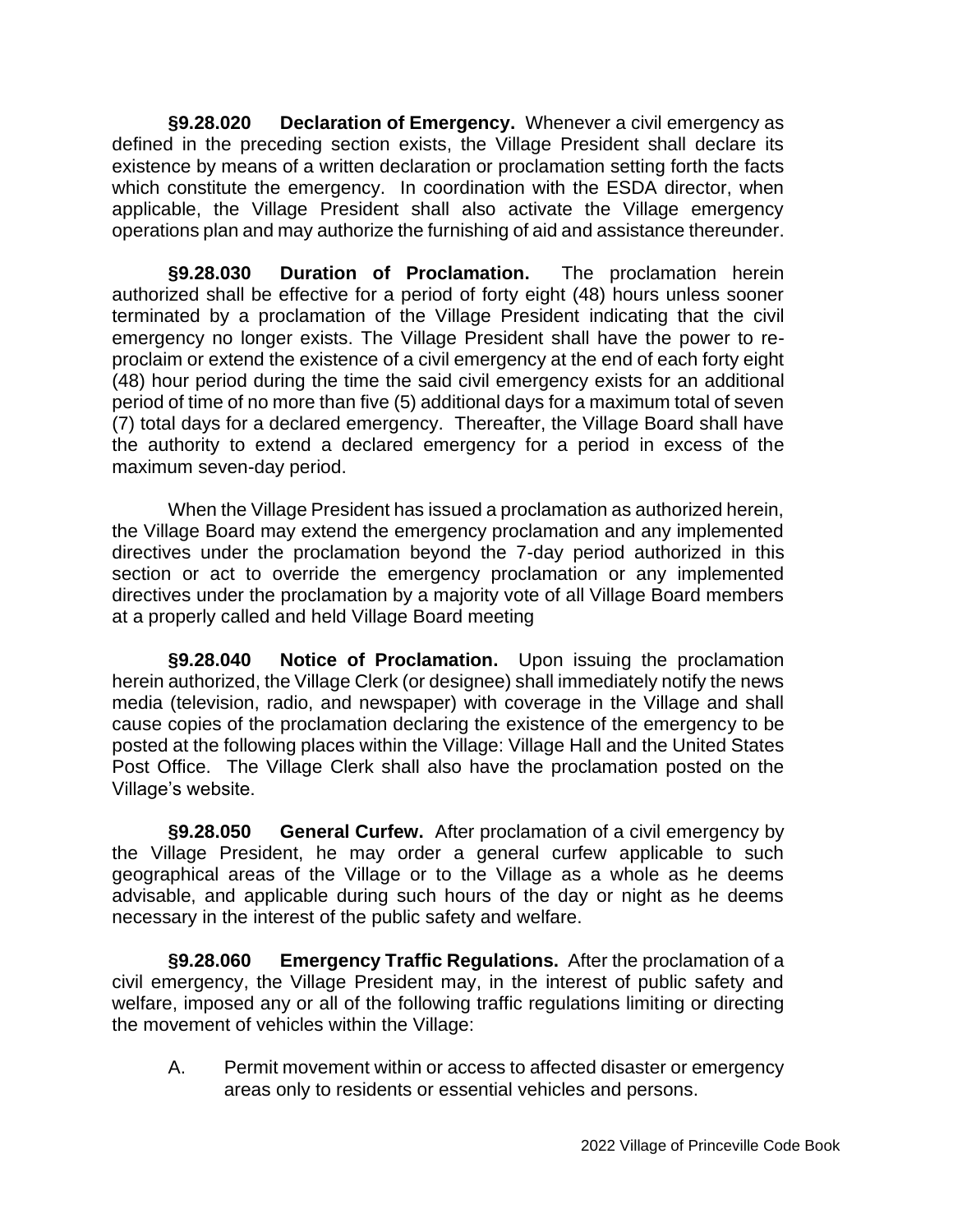- B. Ban parking in whole or in part on one or both sides of streets in the entire Village or sections thereof to facilitate street clearing or emergency operations or to protect life or property.
- C. Tow vehicles impeding emergency or street clearing operations from otherwise legal parking places.
- D. Ban non-essential driving on streets needed as emergency routes and define exceptions thereto.
- E. Establish one-way traffic movement, convert streets for use as temporary parking facilities, establish reversible or alternating traffic lanes or streets, or otherwise alter established traffic and parking regulations.
- F. Establish routes, modes of transportation, and destinations in connection with evacuation or movement through and within the Village.
- G. Control ingress and egress to and from a disaster area.

**§9.28.070 General Orders.** After the proclamation of a civil emergency, the Village President may also, in the interest of public safety and welfare, make any or all of the following orders:

- A. Order the evacuation of all or part of the population from any stricken or threatened area within the Village as deemed necessary.
- B. Order the establishment of controls or limitations for the ingress and egress to and from a disaster area, the movement of persons within the area, and the occupancy of premises therein.
- C. Order the closing of all retail alcoholic liquor businesses, including taverns and private clubs or portions thereof wherein the consumption of intoxicating liquor and beer is permitted.
- D. Order the discontinuance of the sale of alcoholic liquor by any wholesaler or retailer.
- E. Order the discontinuance of selling, distributing, transporting, or giving away of gasoline or other liquid flammable or combustible products in any container other than a gasoline tank properly affixed to a motor vehicle.